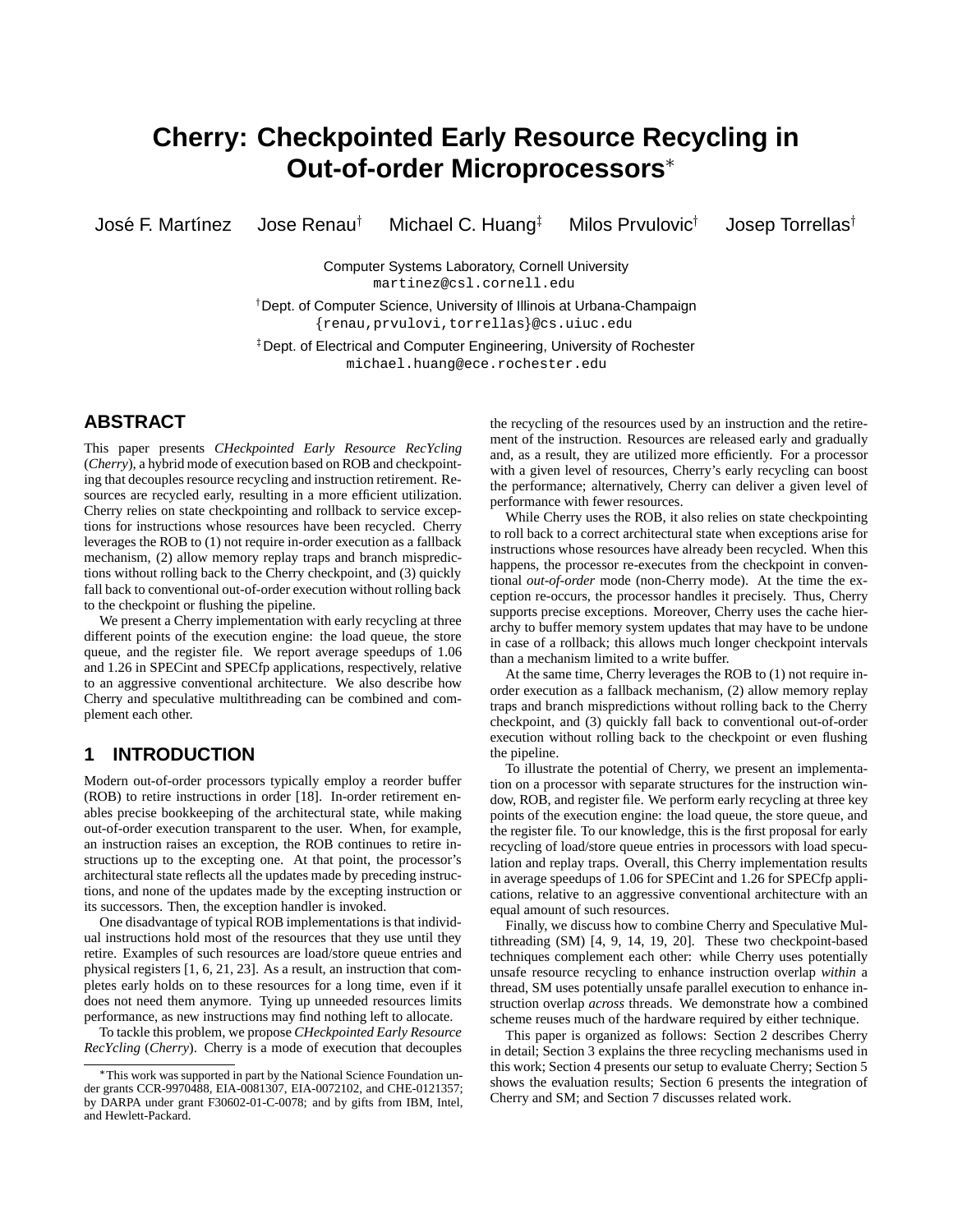### **2 CHERRY: CHECKPOINTED EARLY RESOURCE RECYCLING**

The idea behind Cherry is to decouple the recycling of the resources consumed by an instruction and the retirement of the instruction. A Cherry-enabled processor recycles resources as soon as they become unnecessary in the normal course of operation. As a result, resources are utilized more efficiently. Early resource recycling, however, can make it hard for a processor to achieve a consistent architectural state if needed. Consequently, before a processor enters Cherry mode, it makes a checkpoint of its architectural registers in hardware (Section 2.1). This checkpoint may be used to roll back to a consistent state if necessary.

There are a number of events whose handling requires gathering a precise image of the architectural state. For the most part, these events are memory replay traps, branch mispredictions, exceptions, and interrupts. We can divide these events into two groups:

The first group consists of memory replay traps and branch mispredictions. A memory replay trap occurs when a load is found to have issued to memory out of order with respect to an older memory operation that overlaps [1]. When the event is identified, the offending load and all younger instructions are re-executed (Section 3.1.1). A branch misprediction squashes all instructions younger than the branch instruction, after which the processor initiates the fetching of new instructions from the correct path.

The second group of events comprises exceptions and interrupts. In this paper we use the term *exception* to refer to any *synchronous* event that requires the precise architectural state at a particular instruction, such as a division by zero or a page fault. In contrast, we use *interrupt* to mean *asynchronous* events, such as I/O or timer interrupts, which are not directly associated with any particular instruction.

The key aspect that differentiates these two groups is that, while memory replay traps and branch mispredictions are a common, direct consequence of ordinary speculative execution in an aggressive out-of-order processor, interrupts and exceptions are extraordinary events that occur relatively infrequently.

As a result, the philosophy of Cherry is to allow early recycling of resources *only* when they are not needed to support (the relatively common) memory replay traps and branch mispredictions. However, recycled resources may be needed to service extraordinary events, in which case the processor restores the checkpointed state and restarts execution from there (Section 2.3.3).

To restrict resource recycling in this way, we identify a ROB entry as the *Point of No Return* (*PNR*). The PNR corresponds to the oldest instruction that can still suffer a memory replay trap or a branch misprediction (Figure 1). Early resource recycling is allowed only for instructions older than the PNR.

Instructions that are no older than the PNR are called *reversible*. In these instructions, when memory replay traps, branch mispredictions, or exceptions occur, they are handled as in a conventional outof-order processor. It is never necessary to roll back to the checkpointed state. In particular, exceptions raised by reversible instructions are precise.

Instructions that are older than the PNR are called *irreversible*. Such instructions may or may not have completed their execution. However, some of them may have released their resources. In the event that an irreversible instruction raises an exception, the processor has to roll back to the checkpointed state. Then, the processor executes in conventional *out-of-order* mode (non-Cherry or normal mode) until the exception re-occurs. When the exception re-occurs, it is handled in a *precise* manner as in a conventional processor. Then, the processor can return to Cherry mode if desired (Section 2.3.3).

As for interrupts, because of their asynchronous nature, they are always handled without any rollback. Specifically, processor execu-



Figure 1: Conventional ROB and Cherry ROB with the Point of No Return (PNR). We assume a circular ROB implementation with Head and Tail pointers [18].

tion seamlessly falls back to non-Cherry mode (Section 2.1). Then, the interrupt is processed. After that, the processor can return to Cherry mode.

The position of the PNR depends on the particular implementation and the types of resources recycled. Conservatively, the PNR can be set to the oldest of (1) the oldest unresolved branch instruction  $(U_B)$ , and (2) the oldest memory instruction whose address is still unresolved  $(U_M)$ . Instructions older than oldest $(U_B, U_M)$  are not subject to reply traps or squashing due to branch misprediction. If we define  $U_L$  and  $U_S$  as the oldest load and store instruction, respectively, whose address is unresolved, the PNR expression becomes oldest $(U_B, U_L, U_S)$ . In practice, a more aggressive definition is possible in some implementations (Section 3).

In the rest of this section, we describe Cherry as follows: first, we introduce the basic operation under Cherry mode; then, we describe needed cache hierarchy support; next, we address events that cause the squash and re-execution of instructions; finally, we examine an important Cherry parameter.

# **2.1 Basic Operation under Cherry Mode**

Before a processor can enter Cherry mode, a checkpoint of the architectural register state has to be made. A simple support for checkpointing includes a backup register file to keep the checkpointed register state and a retirement map at the head of the ROB. Of course, other designs are possible, including some without a retirement map [23].

With this support, creating a checkpoint involves copying the architectural registers pointed to by the retirement map to the backup register file, either eagerly or lazily. If it is done eagerly, the copying can be done in a series of bursts. For example, if the hardware supports four data transfers per cycle, 32 architectural values can be backed up in eight processor cycles. Note that the backup registers are not designed to be accessed by conventional operations and, therefore, they are simpler and take less silicon than the main physical registers. If the copying is done lazily, the physical registers pointed to by the retirement map are simply tagged. Later, each of them is backed up before it is overwritten.

While the processor is in Cherry mode, the PNR races ahead of the ROB head (Figure 1), and early recycling takes place in the irreversible set of instructions. As in non-Cherry mode, the retirement map is updated as usual as instructions retire. Note, however, that the retirement map may point to registers that have already been recycled and used by other instructions. Consequently, the true architectural state is unavailable—but reconstructible, as we explain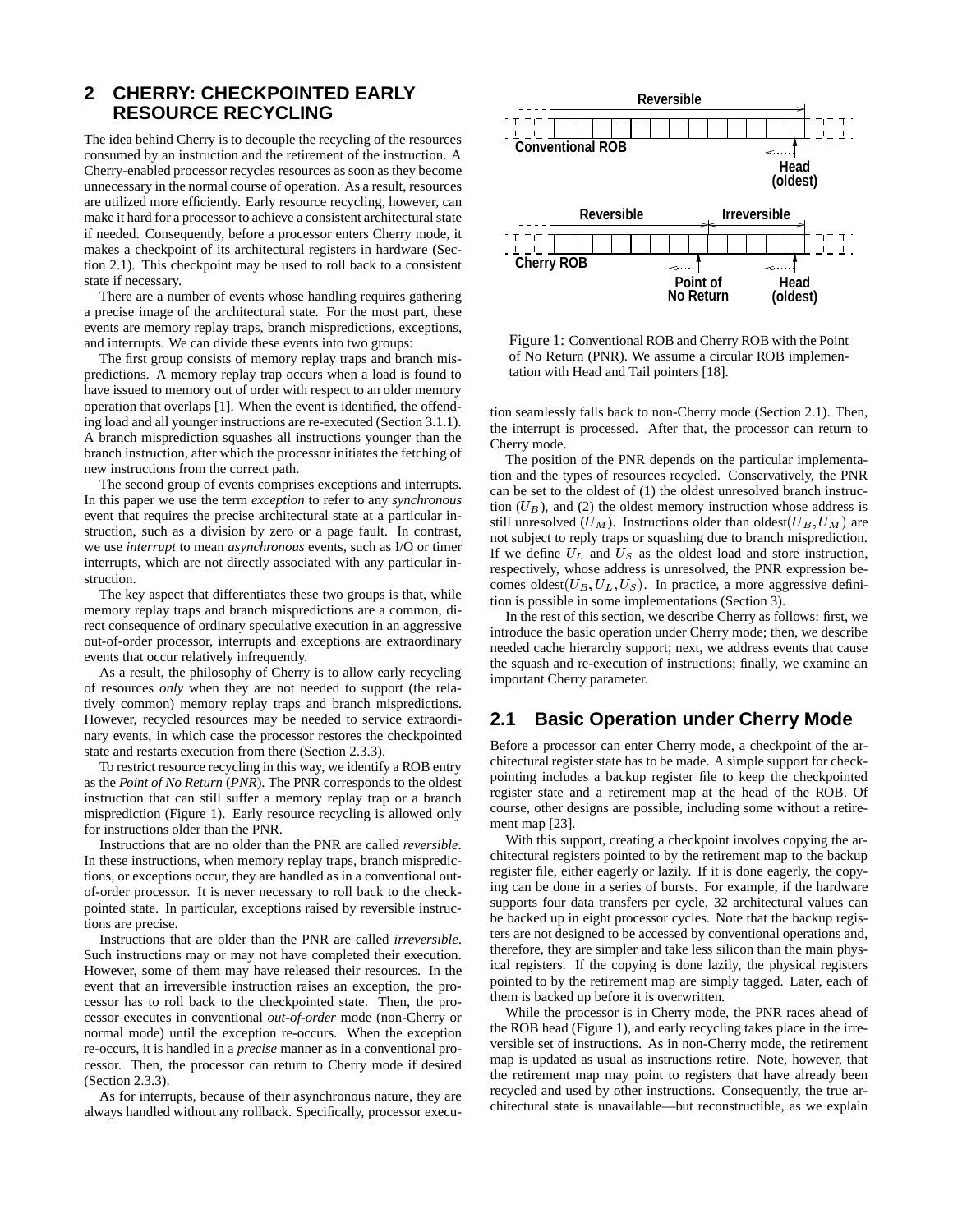below.

Under Cherry mode, the processor boosts the IPC through more efficient resource utilization. However, the processor is subject to exceptions that may cause a costly rollback to the checkpoint. Consequently, we do not keep the processor in Cherry mode indefinitely. Instead, at some point, the processor falls back to non-Cherry mode.

This can be accomplished by simply freezing the PNR. Once all instructions in the irreversible set have retired, and thus the ROB head has caught up with the PNR, the retirement map reflects the true architectural state. By this time, all the resources that were recycled early would have been recycled in non-Cherry mode too. This *collapse step* allows the processor to fall back to non-Cherry mode smoothly. Overall, the checkpoint creation, early recycling, and collapse step is called a *Cherry cycle*.

Cherry can be used in two ways. One way is to enter Cherry mode only as needed, for example when the utilization of one of the resources (physical register file, load queue, etc.) reaches a certain threshold. This situation may be caused by an event such as a longlatency cache miss. Once the pressure on the resources falls below a second threshold, the processor returns to non-Cherry mode. We call this use *on-demand Cherry*.

Another way is to run in Cherry mode continuously. In this case, the processor kepts executing in Cherry mode irrespective of the regime of execution, and early recycling takes place all the time. However, from time to time, the processor needs to take a new checkpoint in order to limit the penalty of an exception in an irreversible instruction. To generate a new checkpoint, we simply freeze the PNR as explained before. Once the collapse step is completed, a new checkpoint is made, and a new Cherry cycle starts. We call this use *rolling Cherry*.

### **2.2 Cache Hierarchy Support**

While in Cherry mode, the memory system receives updates that have to be discarded if the processor state is rolled back to the checkpoint. To support long Cherry cycles, we must allow such updates to overflow beyond the processor buffers. To make this possible, we keep all these processor updates within the local cache hierarchy, disallowing the spill of any such updates into main memory. Furthermore, we add one *Volatile* bit in each line of the local cache hierarchy to mark the updated lines.

Writes in Cherry mode set the Volatile bit of the cache line that they update. Reads, however, are handled as in non-Cherry mode.<sup>1</sup> Cache lines with the Volatile bit set may not be displaced beyond the outermost level of the local cache hierarchy, e.g. L2 in a two-level structure. Furthermore, upon a write to a cached line that is marked dirty but not Volatile, the original contents of the line are written back to the next level of the memory hierarchy, to enable recovery in case of a rollback. The cache line is then updated, and remains in state dirty (and now Volatile) in the cache.

If the processor needs to roll back to the checkpoint while in Cherry mode, all cache lines marked Volatile in its local cache hierarchy are gang-invalidated as part of the rollback mechanism. Moreover, all Volatile bits are gang-cleared. On the other hand, if the processor successfully falls back to non-Cherry mode, or if it creates a new checkpoint while in rolling Cherry, we simply gang-clear the Volatile bits in the local cache hierarchy.

These gang-clear and gang-invalidation operations can be done in a handful of cycles using inexpensive custom circuitry. Figure 2 shows a bit cell that implements one Volatile bit. It consists of a standard 6-T SRAM cell with one additional transistor for gangclear (inside the dashed circle). Assuming a  $0.18 \mu$ m TSMC process,



Figure 2: Example of the implementation of a Volatile bit with a typical 6-T SRAM cell and an additional transistor for gang-clear (inside the dashed circle).

and using SPICE to extract the capacitance of a line that would gangclear 8Kbits (one bit per 64B cache line in a 512KB cache), we estimate that the gang-clear operation takes 6-10 FO4s [13]. If the delay of a processor pipeline stage is about 6-8 FO4s, gang-clearing can be performed in about two processor cycles. Gang-invalidation simply invalidates all lines whose Volatile bit is set (by gang-clearing their Valid bits).

Finally, we consider the case of a cache miss in Cherry mode that cannot be serviced due to lack of evictable cache lines (all lines in the set are marked Volatile). In general, if no space can be allocated, the application must roll back to the checkpoint. To prevent this from hapenning too often, one may bound the length of a Cherry cycle, after which a new checkpoint is created. However, a more flexible solution is to include a fully associative victim cache in the local cache hierarchy, that accommodates evicted lines marked Volatile. When the number of Volatile lines in the victim cache exceeds a certain threshold, an interrupt-like signal is sent to the processor. As with true interrupts (Section 2.3.2), the processor proceeds with a collapse step and, once in non-Cherry mode, gang-clears all Volatile bits. Then, a new Cherry cycle may begin.

### **2.3 Squash and Re-Execution of Instructions**

The main events that cause the squash and possible re-execution of in-flight instructions are memory replay traps, branch mispredictions, interrupts, and exceptions. We consider how each one is handled in Cherry mode.

#### **2.3.1 Memory Replay Traps and Branch Mispredictions**

Only instructions in the reversible set (Figure 1) may be squashed due to memory replay traps or branch mispredictions. Since resources have not yet been recycled in the reversible set, these events can be handled in Cherry mode conventionally. Specifically, in a replay trap, the offending load and all the subsequent instructions are replayed; in a branch misprediction, the instructions in the wrong path are squashed and the correct path is fetched.

#### **2.3.2 Interrupts**

Upon receiving an interrupt while in Cherry mode, the hardware automatically initiates the transition to non-Cherry mode by entering a collapse step. Once non-Cherry mode is reached, the processor handles the interrupt as usual.

<sup>&</sup>lt;sup>1</sup>Read misses that find the requested line marked Volatile in a lower level of the cache hierarchy also set (inherit) the Volatile bit. This is done to ensure that the lines with updates are correctly identified in a rollback.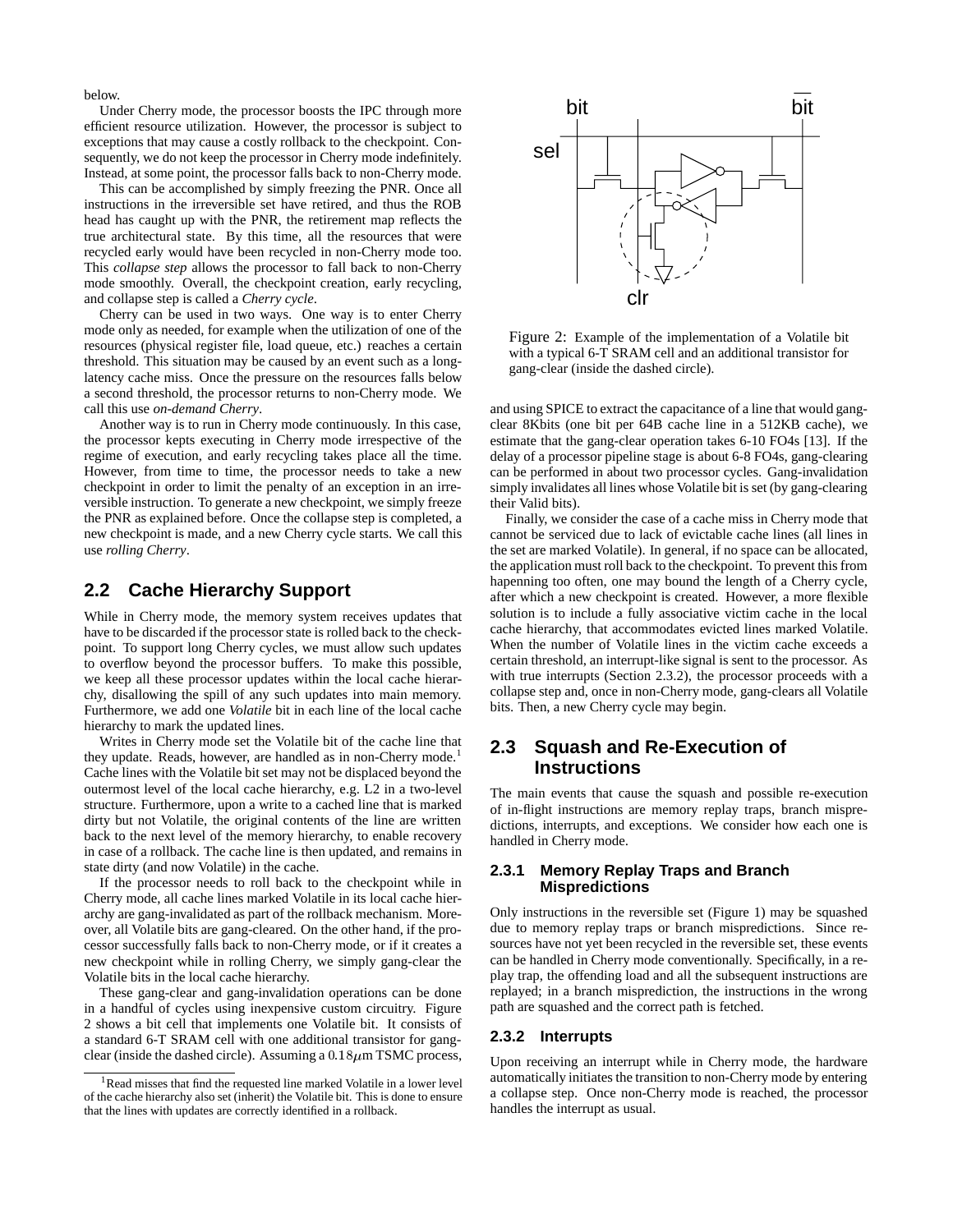Note that Cherry handles interrupts *without rolling back to the checkpoint*. The only difference with respect to a conventional processor is that the interrupt may have a slightly higher response time. Depending on the application, we estimate the increase in the response time to range from tens to a few hundred nanoseconds. Such an increase is tolerable for typical asynchronous interrupts. In the unlikely scenario that this extra latency is not acceptable, the simplest solution is to disable Cherry.

#### **2.3.3 Exceptions**

A processor running in Cherry mode handles all exceptions precisely. An exception is processed differently depending on whether it occurs on a reversible or an irreversible instruction (Figure 1). When it occurs on a reversible one, the corresponding ROB entry is marked. If the instruction is squashed before the PNR gets to it (e.g. it is in the wrong path of a branch), the (false) exception will have no bearing on Cherry. If, instead, the PNR reaches that ROB entry while it is still marked, the processor proceeds to exit Cherry mode (Section 2.1): the PNR is frozen and, as execution proceeds, the ROB head eventually catches up with the PNR. At that point, the processor is back to non-Cherry mode and, since the excepting instruction is at the ROB head, the appropriate handler is invoked.

If the exception occurs on an irreversible instruction, the hardware automatically rolls back to the checkpointed state and restarts execution from there in non-Cherry mode. Rolling back to the checkpointed state involves aborting any outstanding memory operations, gang-invalidating all cache lines marked Volatile, gangclearing all Volatile bits, restoring the backup register file, and starting to fetch instructions from the checkpoint. The processor executes in conventional out-of-order mode (non-Cherry mode) until the exception re-occurs. At that point, the exception is processed normally, after which the processor can re-enter Cherry mode.

It is possible that the exception does not re-occur. This may be the case, for example, for page faults in a shared-memory multiprocessor environment. Consequently, we limit the number of instructions that the processor executes in non-Cherry mode before returning to Cherry mode. One could remember the instruction that caused the exception and only re-execute in non-Cherry mode until such instruction retires. However, a simpler, conservative solution that we use is to remain in non-Cherry mode until we retire the number of instructions that are executed in a Cherry cycle. Section 2.4 discusses the optimal size of a Cherry cycle.

#### **2.3.4 OS and Multiprogramming Issues**

Given that the operating system performs I/O mapped updates and other hard-to-undo operations, it is advisable not to use Cherry mode while in the OS kernel. Consequently, system calls and other entries to the kernel automatically exit Cherry mode.

However, Cherry blends well with context switching and multiprogramming. If a timer interrupt mandates a context switch for a process, the processor bails out of Cherry mode as described in Section 2.3.2, after which the resident process can be preempted safely. If it is the process who yields the CPU (e.g. due to a blocking semaphore), the system call itself exits Cherry mode, as described above. In no case is a rollback to the checkpoint necessary.

### **2.4 Optimal Size of a Cherry Cycle**

The size of a Cherry cycle is crucial to the performance of Cherry. In what follows, we denote by  $T_c$  the duration of a Cherry cycle ignoring any Cherry overheads. For Cherry to work well,  $T_c$  has **3** to be within a range. If  $T_c$  is too short, performance is hurt by the overhead of the checkpointing and the collapse step. If, instead,  $T_c$ is too long, both the probability of suffering an exception within

a Cherry cycle and the cost of a rollback are high. The optimal  $T_c$  is found somewhere in between these two opposing conditions. We now show how to find the optimal  $T_c$ . For simplicity, in the following discussion we assume that the IPC in Cherry and non-Cherry mode stays constant at  $s$  IPC and IPC, respectively, where  $s$ denotes the average overhead-free speedup delivered by the Cherry mode.

We can express the per-Cherry-cycle overhead  $T<sub>o</sub>$  of running in Cherry mode as:

$$
T_o = c_k + p_e c_e \tag{1}
$$

where  $c_k$  is the overhead caused by checkpointing and by the reduced performance experienced in the subsequent collapse step,  $p_e$  is the probability of suffering a rollback-causing exception in a Cherry cycle, and  $c_e$  is the cost of suffering such an exception. If exceptions occur every  $T_e$  cycles, with  $T_c < T_e$ , we can rewrite:

$$
p_e = \frac{T_c}{T_e} \tag{2}
$$

Notice that the expression for  $p_e$  is conservative, since it assumes that all exceptions cause rollbacks. In reality, only exceptions triggered by instructions in the irreversible set cause the processor to roll back, and thus the actual  $p_e$  would be lower.

To calculate the cost of suffering such an exception, we assume that when exceptions arrive, they do so half way into a Cherry cycle. In this case, the cost consists of re-executing half Cherry cycle at non-Cherry speed, plus the incremental overhead of executing (for the first time) another half Cherry cycle at non-Cherry speed rather than at Cherry speed. Recall that, after suffering an exception, we execute the instructions of one full Cherry cycle in non-Cherry mode (Section 2.3.3). Consequently:

$$
c_e = s\frac{T_c}{2} + (s-1)\frac{T_c}{2} \tag{3}
$$

The optimal  $T_c$  is the one that minimizes  $T_c/T_c$ . Substituting Equation 2 and Equation 3 in Equation 1, and dividing by  $T_c$  yields:

$$
\frac{T_o}{T_c} = \frac{c_k}{T_c} + \left(s - \frac{1}{2}\right) \frac{T_c}{T_e} \tag{4}
$$

This expression finds a minimum in:

$$
T_c = \sqrt{\frac{c_k T_e}{s - \frac{1}{2}}} \tag{5}
$$

Figure 3 plots the relative overhead  $T_o/T_c$  against the duration  $T_c$  of an overhead-free Cherry cycle (Equation 4). For that experiment, we borrow from our evaluation section (Section 5): 3.2GHz processor,  $c_k = 18.75$ ns (60 cycles), and  $s = 1.06$ . Then, we plot curves for duration of interval between exceptions  $T_e$  ranging from  $200\mu s$  to  $1000\mu s$ . The minimum in each curve yields the optimal  $T_c$  (Equation 5). As we can see from the figure, for the parameters assumed, the optimal  $T_c$  hovers around a few microseconds.

### **3 EARLY RESOURCE RECYCLING**

To illustrate Cherry, we implement early recycling in the load/store unit (Section 3.1) and register file (Section 3.2). Early recycling could be applied to other resources as well.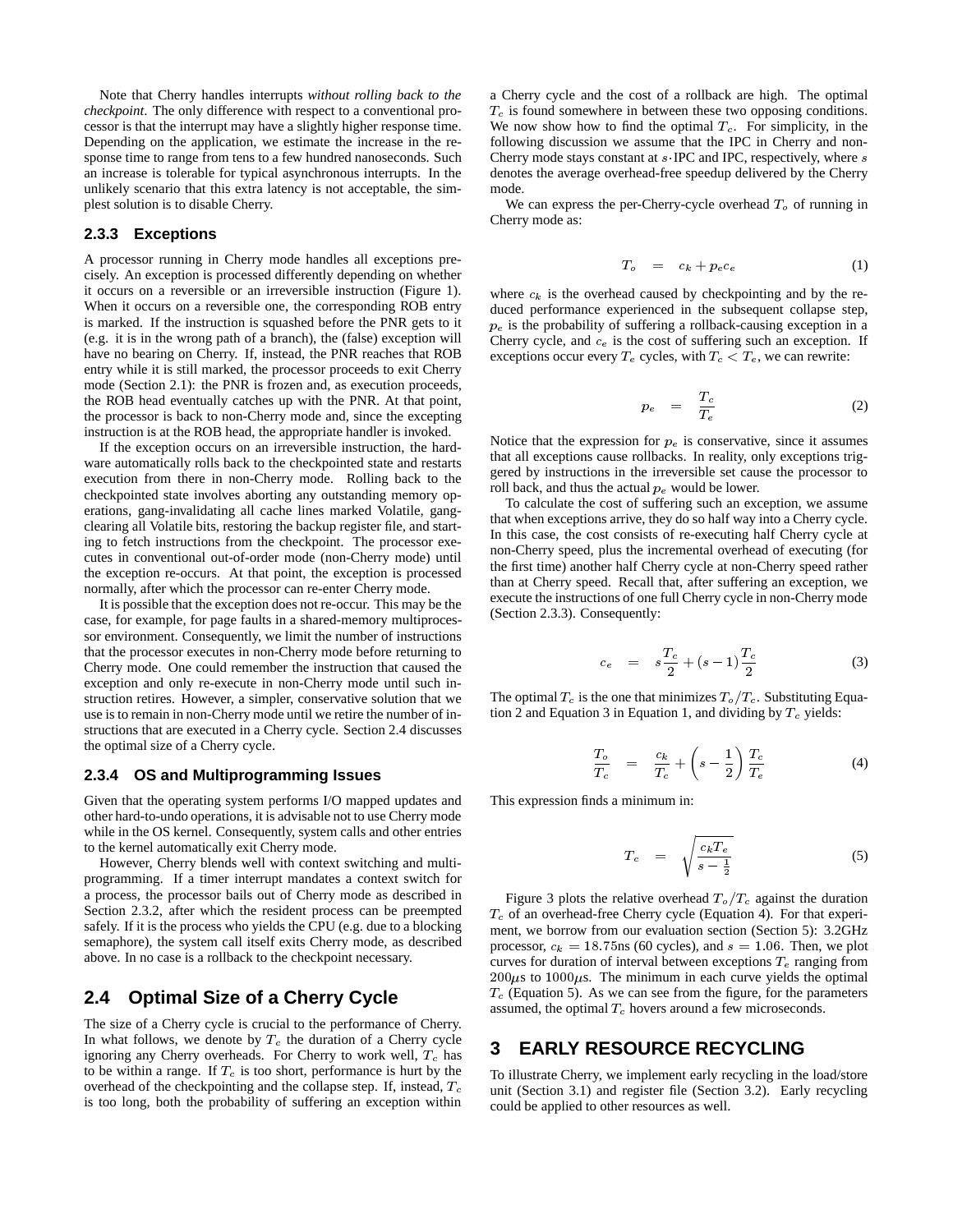

Figure 3: Example of Cherry overheads for different intervals between exceptions  $(T_e)$  and overhead-free Cherry cycle durations  $(T_c)$ .

# **3.1 Load/Store Unit**

Typical load/store units comprise one reorder queue for loads and one for stores [1, 21]. Either reorder queue may become a performance bottleneck if it fills up. In this section we first discuss a conventional design of the queues, and then we propose a new mechanism for early recycling of load/store queue entries.

#### **3.1.1 Conventional Design**

The processor assigns a Load Queue (LQ) entry to every load instruction in program order, as the instruction undergoes renaming. The entry initially contains the destination register. As the load executes, it fills its LQ entry with the appropriate physical address and issues the memory access. When the data are obtained from the memory system, they are passed to the destination register. Finally, when the load finishes and reaches the head of the ROB, the load instruction retires. At that point, the LQ entry is recycled.

Similarly, the processor assigns Store Queue (SQ) entries to every store instruction in program order at the renaming stage. As the store executes, it generates the physical address and the data value, which are stored in the corresponding SQ entry. An entry whose address and data are still unknown is said to be *empty*. When both address and data are known, and the corresponding store instruction reaches the head of the ROB, the update is sent to the memory system. At that point, the store retires and the SQ entry is recycled.

#### **Address Disambiguation and Load-Load Replay**

At the time a load generates its address, a disambiguation step is performed by comparing its physical address against that of older SQ entries. If a fully overlapping entry is found, and the data in the SQ entry are ready, the data are forwarded to the load directly. However, if the accesses fully overlap but the data are still missing, or if the accesses are only partially overlapping, the load is rejected, to be dispatched again after a number of cycles. Finally, if no overlapping store exists in the SQ that is older than the load, the load requests the data from memory at once.

The physical address is also compared against newer LQ entries. If an overlapping entry is found, the newer load and all its subsequent instructions are replayed, to eliminate the chance of an intervening store by another device causing an inconsistency.

This last event, called *load-load replay trap*, is meaningful only in environments where more than one device can be accessing the same memory region simultaneously, as in multiprocessors. In uniprocessor environments, such a situation could potentially be caused by processor and DMA accesses. However, in practice, it does not occur: the operating system ensures mutual exclusion of processor and DMA accesses by locking memory pages as needed. Consequently, load-load replay support is typically not necessary in uniprocessors.

Figure 4*(a)* shows an example of a load address disambiguation and a check for possible load-load replay traps.



Figure 4: Actions taken on load *(a)* and store *(b)* operations in the conventional load/store unit assumed in this paper. <sup>L</sup> and Lx stand for Load, while S and Sx stand for Store.

#### **Store-Load Replay**

Once the physical address of a store is resolved, it is compared against newer entries in the LQ. The goal is to detect any *exposed* load, namely a newer load whose address overlaps with that of the store, without an intervening store that fully covers the load. Such a load has consumed data prematurely, either from memory or from an earlier store. Thus, the load and all instructions following it are aborted and replayed. This mechanism is called *store-load replay trap* [1].

Figure 4*(b)* shows an example of a check for possible store-load replay traps.

#### **3.1.2 Design with Early Recycling**

Following Cherry's philosophy, we want to release LQ and SQ entries as early as it is possible to do so. In this section, we describe the conditions under which this is the case.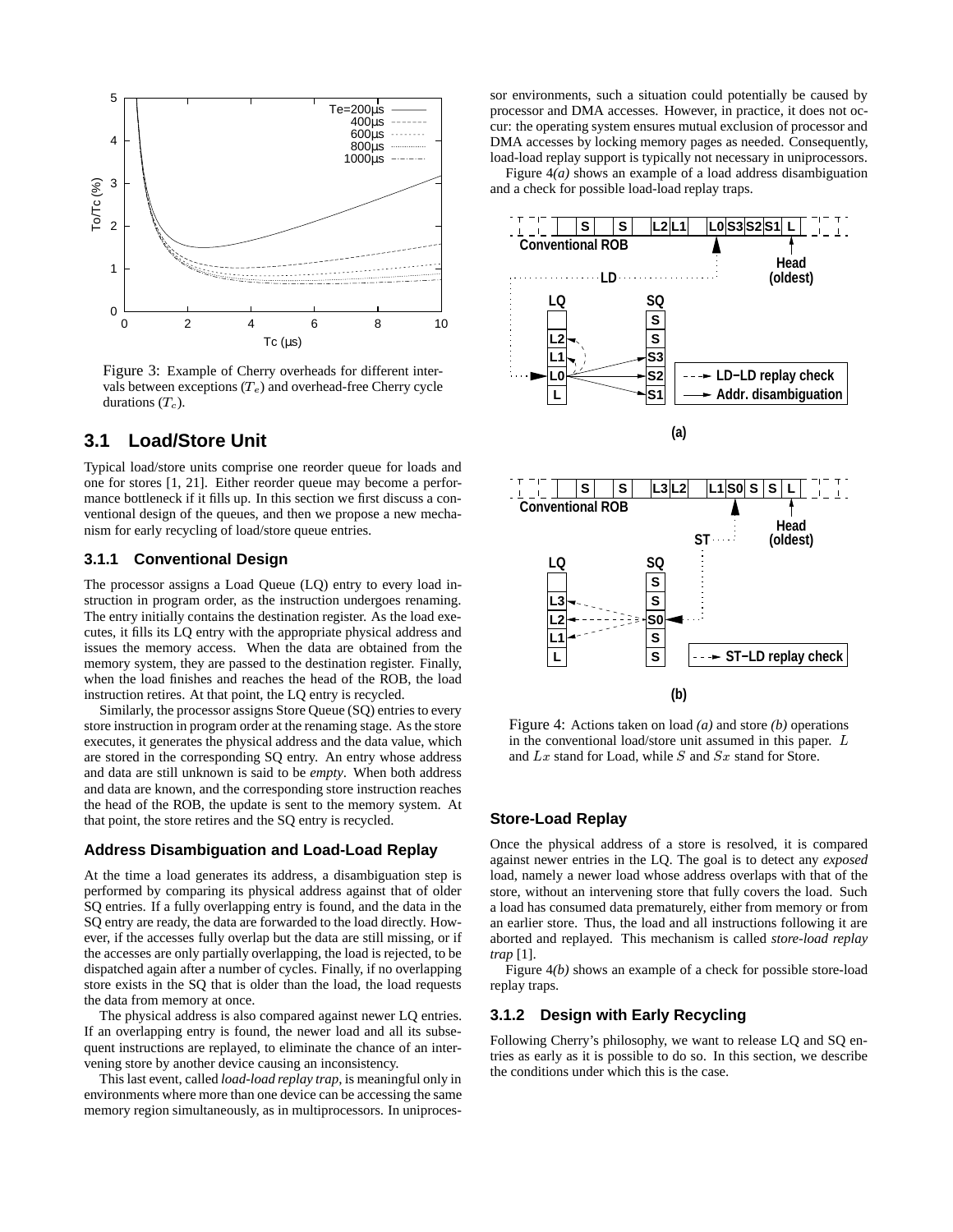### **Optimized LQ**

As explained before, a LQ entry may trigger a replay trap if an older store (or older load in multiprocessors) resolves to an overlapping address. When we release a LQ entry, we lose the ability to compare against its address (Figure 4). Consequently, we can only release a LQ entry when such a comparison is no longer needed because no replay trap can be triggered.

To determine whether or not a LQ entry is needed to trigger a replay trap, we use the  $U_L$  and  $U_S$  pointers to the ROB (Section 2). Any load that is older than  $U_S$  cannot trigger a store-load replay trap, since the physical addresses of all older stores are already known. Furthermore, any load that is older than  $U_L$  cannot trigger a loadload replay trap, because the addresses of all older loads are already known.

In a typical uniprocessor environment, only store-load replay traps are relevant. Consequently, as the  $U<sub>S</sub>$  moves in the ROB, any loads that are older than  $U<sub>S</sub>$  release their LQ entry. In a multiprocessor or other multiple-master environment, both store-load and loadload replay traps are relevant. Therefore, as the  $U_S$  and  $U_L$  move in the ROB, any loads that are older than oldest( $U_L, U_S$ ) release their LQ entry.<sup>2</sup> To keep the LQ simple, LQ entries are released in order.

Early recycling of LQ entries is not limited by  $U_B$ ; it is fine for load instructions whose entry has been recycled to be subject to branch mispredictions. Moreover, it is possible to service exceptions and interrupts inside the irreversible set without needing a rollback. This is because LQ entries that are no longer needed to detect possible replay traps can be safely recycled without creating a side effect. In light of an exception or interrupt, the recycling of such a LQ entry does not alter the processor state needed to service that exception or interrupt. Section 3.3 discusses how this blends in a Cherry implementation with recycling of other resources.

Since LQ entries are recycled early, we partition the LQ into two structures. The first one is called *Load Reorder Queue (LRQ)*, and supports the address checking functionality of the conventional LQ. Its entries are assigned in program order at renaming, and recycled according to the algorithm just described. Each entry contains the address of a load.

The second structure is called *Load Data Queue (LDQ)*, and supports the memory access functionality of the conventional LQ. LDQ entries are assigned as load instructions begin execution, and are recycled as soon as the data arrive from memory and are delivered to the appropriate destination register (which the entry points to). Because of their relatively short-lived nature, it is reasonable to assume that the LDQ does not become a bottleneck as we optimize the LRQ. LDQ entries are not assigned in program order, but the LDQ must be addressable by transaction id, so that the entry can be found when the data come back from memory.

Finally, note that, even for a load that has had its LRQ entry recycled, address checking proceeds as usual. Specifically, when its address is finally known, it is compared against older stores for possible data forwarding. This case only happens in uniprocessors, since in multiprocessors the PNR for LQ entries depends on oldest $(U_L, U_S)$ .

#### **Optimized SQ**

When we release a SQ entry, we must send the store to the memory system. Consequently, we can only release a SQ entry when the old value in the memory system is no longer needed. For the latter to be true, it is sufficient that: (1) no older load is pending address disambiguation, (2) no older load is subject to replay traps, and (3) the store is not subject to squash due to branch misprediction. Condition (1) means that all older loads have already generated their address and, therefore, located their "supplier", whether it is memory or an older store. If it is memory, recall that load requests are sent to memory as soon as their addresses are known. Therefore, if our store is older than  $U_L$ , it is guaranteed that all older loads that need to fetch their data from memory have already done so. Condition (2) implies that all older loads are older than oldest( $U<sub>S</sub>$ ) (typical uniprocessor) or oldest( $U_L, U_S$ ) (multiprocessor or other multiple-master system), as discussed above. Finally, condition (3) implies that the store itself is older than  $U_B$ . Therefore, all conditions are met if the store itself is older than oldest $(U_L, U_S, U_B)$ .<sup>3</sup>

There are two additional implementation issues related to accesses to overlapping addresses. They are relevant when we send a store to the memory system and recycle its SQ entry. First, we would have to compare its address against all older entries in the SQ to ensure that stores to overlapping addresses are sent to the cache in program order. To simplify the hardware, we eliminate the need for such a comparison by simply sending the updates to the memory system (and recycling the SQ entries) in program order. In this case, in-order updates to overlapping addresses are automatically enforced.

Second, note that a store is not sent to the memory system until all previous loads have been resolved (store is older than  $U_L$ ). One such load may be to an address that overlaps with that of the store. Recall that loads are sent to memory as soon as their addresses are known. The LRQ entry for the load may even be recycled. This case is perfectly safe if the cache system can ensure the ordering of the accesses. This can be implemented in a variety of ways (queue at the MSHR, reject store, etc.), whose detailed implementation is out of the scope of this work.

### **3.2 Register File**

The register file may become a performance bottleneck if the processor runs out of physical registers. In this section, we briefly discuss a conventional design of the register file, and then propose a mechanism for early recycling of registers.

#### **3.2.1 Conventional Design**

In our design, we use a register map at the renaming stage of the pipeline and one at the retirement stage. At renaming, instructions pick one available physical register as the destination for their operation and update the renaming map accordingly. Similarly, when the instruction retires, it updates the retirement map to reflect the architectural state immediately after the instruction. Typically, the retirement map is used to support precise exception handling: when an instruction raises an exception, the processor waits until such instruction reaches the ROB head, at which point the processor has a precise image of the architectural state before the exception.

Physical registers holding architectural values are recycled when a retiring instruction updates the retirement map to point away from them. Thus, once a physical register is allocated *at renaming* for an instruction, it remains "pinned" until a subsequent instruction supersedes it *at retirement*. However, a register may become *dead* much earlier: as soon as it is superseded *at renaming*, and all its consumer instructions have read its value. From this moment, and until the superseding instruction retires, the register remains pinned in case the superseding instruction is rolled back for whatever reason, e.g. due to branch misprediction or exception. This effect causes a suboptimal utilization of the register file.

<sup>&</sup>lt;sup>2</sup>Note that the LQ entry for the load *equal* to oldest( $U_L$ ,  $U_S$ ) cannot trigger a replay trap and, therefore, can also be released. However, for simplicity, we ignore this case.

<sup>3</sup>Note that it is safe to update the memory system if the store is *equal* to oldest( $U_L$ ,  $U_S$ ,  $U_B$ ). However, for simplicity, we ignore this case.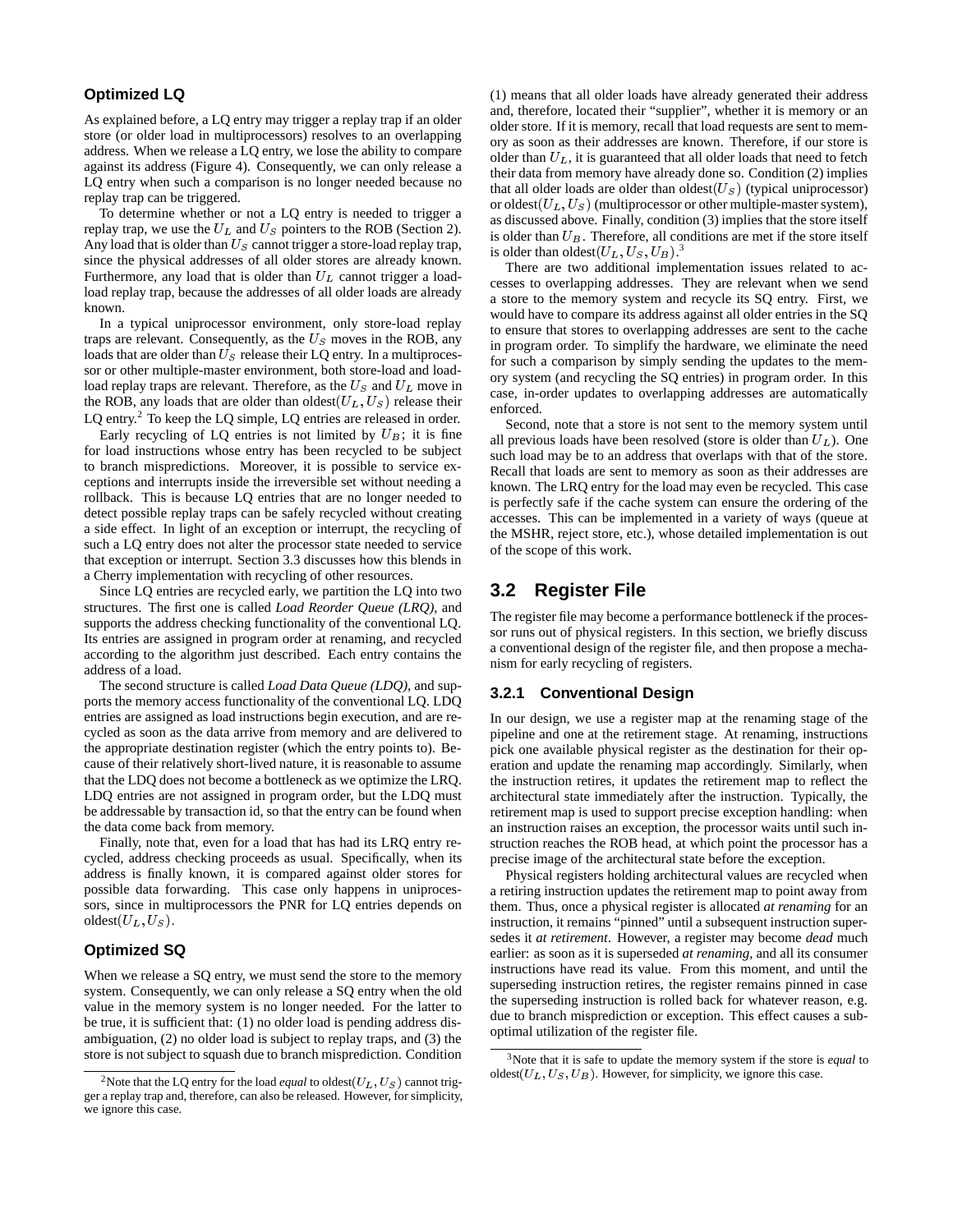#### **3.2.2 Design with Early Recycling**

Following Cherry's philosophy, we recycle dead registers as soon as possible, so that they can be reallocated by new instructions. However, we again need to rely on checkpointing to revert to a correct state in case of an exception in an instruction in the irreversible set.

We recycle a register when the following two conditions hold. First, the instruction that produces the register and all those that consume it must be (1) executed and (2) both free of replay traps and not subject to branch mispredictions. The latter implies that they are older than oldest( $U_S, U_B$ ) (typical uniprocessor) or oldest( $U_L, U_S, U_B$ ) (multiprocessor or other multiple-master system), as discussed above.

The second condition is that the instruction that supersedes the register is not subject to branch mispredictions (older than  $U_B$ ). Squashing such an instruction due to a branch misprediction would have the undesirable effect of reviving the superseded register. Notice, however, that the instruction can harmlessly be re-executed due to a memory replay trap, and thus ordering constraints around  $\{U_L, U_S\}$  are unnecessary. In practice, to simplify the implementation, we also require that the instruction that supersedes the register be older than oldest( $U_S, U_B$ ) (typical uniprocessor) or oldest( $U_L, U_S, U_B$ ) (multiprocessor or other multiple-master system).

In our implementation, we augment every physical register with a *Superseded* bit and a *Pending* count. This support is similar to [17]. The Superseded bit marks whether the instruction that supersedes The superseded of marks whether the instruction that supersedes<br>the register is older than oldest( $U_S, U_B$ ) (or oldest( $U_L, U_S, U_B$ ) in multiprocessors), which implies that so are all consumers. The Pending count records how many instructions among the consumers and producer of this register are older than oldest( $U_S, U_B$ ) (or oldest( $U_L, U_S, U_B$ ) in multiprocessors) and have not yet completed execution. A physical register can be recycled only when the Superseded bit is set and the Pending count is zero. Finally, we also assume that instructions in the ROB keep, as part of their state, a pointer to the physical register that their execution supersedes. This support exists in the MIPS R10000 processor [23].

As an instruction goes past oldest $(U_S, U_B)$  (or oldest( $U_L, U_S, U_B$ ) in multiprocessors), the proposed new bits in the register file are acted upon as follows: (1) If the instruction has not finished execution, the Pending count of every source and destination register is incremented; (2) irrespective of whether the instruction has finished execution, the Superseded bit of the superseded register, if any, is set; (3) if the superseded register has both a set Superseded bit and a zero Pending count, the register is added to the free list.

Additionally, every time that an instruction past oldest( $U_S, U_B$ ) (or oldest $(U_L, U_S, U_B)$  in multiprocessors), finishes executing, it decrements the Pending count of its source and destination registers. If the Pending count of a register reaches zero and its Superseded bit is set, that register is added to the free list.

Overall, in Cherry mode, register recycling occurs before the retirement stage. Note that, upon a collapse step, the processor seamlessly switches from Cherry to non-Cherry register recycling. This is because, at the time the irreversible set is fully collapsed, all early recycled registers in Cherry (and only those) would have also been recycled in non-Cherry mode.

### **3.3 Putting It All Together**

In this section we have applied Cherry's early recycling approach to three different types of resources: LQ entries, SQ entries, and registers. When considered separately, each resource defines its own PNR and irreversible set. Table 1 shows the PNR for each of these three resources.

When combining early recycling of several resources, we define

| Resource                    | <b>PNR</b> Value         |
|-----------------------------|--------------------------|
| LQ entries (uniprocessor)   |                          |
| LQ entries (multiprocessor) | oldest $(U_L, U_S)$      |
| SO entries                  | oldest $(U_L, U_S, U_B)$ |
| Registers (uniprocessor)    | oldest $(U_S, U_B)$      |
| Registers (multiprocessor)  | oldest $(U_L, U_S, U_B)$ |
|                             |                          |

Table 1: PNR for each of the example resources that are recycled early under Cherry.

the dominating PNR as the one which is *farthest* from the ROB head at each point in time. Exceptions on instructions older than that PNR typically require a rollback to the checkpoint; exceptions on instructions newer than that PNR can simply trigger a collapse step so that the processor falls back to non-Cherry mode.

However, it is important to note that our proposal for early recycling of LQ entries is a special case: it guarantees precise handling of extraordinary events even when they occur within the irreversible set (Section 3.1.2). As a result, the PNR for LQ entries need not be taken into account when determining the dominating PNR. Thus, for a Cherry processor with recycling at these three points, the dominating PNR is the newest of the PNRs for SQ entries and for registers. In a collapse step, the dominating PNR is the one that freezes until the ROB head catches up with it.

### **4 EVALUATION SETUP**

#### **Simulated Architecture**

We evaluate Cherry using execution-driven simulations with a detailed model of a state-of-the-art processor and its memory subsystem. The baseline processor modeled is an eight-issue dynamic superscalar running at 3.2GHz that has two levels of on-chip caches. The details of the *Baseline* architecture modeled are shown in Table 2. In our simulations, the latency and occupancy of the structures in the processor pipeline, caches, bus, and memory are modeled in detail.

| Processor                        |          |                  |                                    |  |  |  |  |  |
|----------------------------------|----------|------------------|------------------------------------|--|--|--|--|--|
| Frequency: 3.2GHz                |          |                  | Branch penalty: 7 cycles (minimum) |  |  |  |  |  |
| Fetch/issue/commit width: 8/8/12 |          |                  | Up to 1 taken branch/cycle         |  |  |  |  |  |
| L. window/ROB size: 128/384      |          |                  | RAS: 32 entries                    |  |  |  |  |  |
| Int/FP registers : $192/128$     |          |                  | BTB: 4K entries, 4-way assoc.      |  |  |  |  |  |
| Ld/St units: $2/2$               |          |                  | Branch predictor:                  |  |  |  |  |  |
| Int/FP/branch units: 7/5/3       |          |                  | Hybrid with speculative update     |  |  |  |  |  |
| Ld/St queue entries: 32/32       |          |                  | Bimodal size: 8K entries           |  |  |  |  |  |
| MSHR <sub>s</sub> : 24           |          |                  | Two-level size: 64K entries        |  |  |  |  |  |
| Cache                            |          | L2               | Bus & Memory                       |  |  |  |  |  |
| Size:                            | 32KB     | 512KB            | FSB frequency: 400MHz              |  |  |  |  |  |
| RT:                              | 2 cycles | 10 cycles        | FSB width: 128bit                  |  |  |  |  |  |
| Assoc:                           | 4-way    | 8-way            | Memory: 4-channel Rambus           |  |  |  |  |  |
| Line size:                       | 64B      | 128 <sub>B</sub> | DRAM bandwidth: 6.4GB/s            |  |  |  |  |  |
| Ports:                           |          |                  | Memory RT: 120ns                   |  |  |  |  |  |

Table 2: *Baseline* architecture modeled. In the table, MSHR, RAS, FSB and RT stand for Miss Status Handling Register, Return Address Stack, Front-Side Bus, and Round-Trip time from the processor, respectively. Cycle counts refer to processor cycles.

The processor has separate structures for the ROB, instruction window, and register file. When an instruction is issued, it is placed in both the instruction window and the ROB. Later, when all the input operands are available, the instruction is dispatched to the functional units and is removed from the instruction window.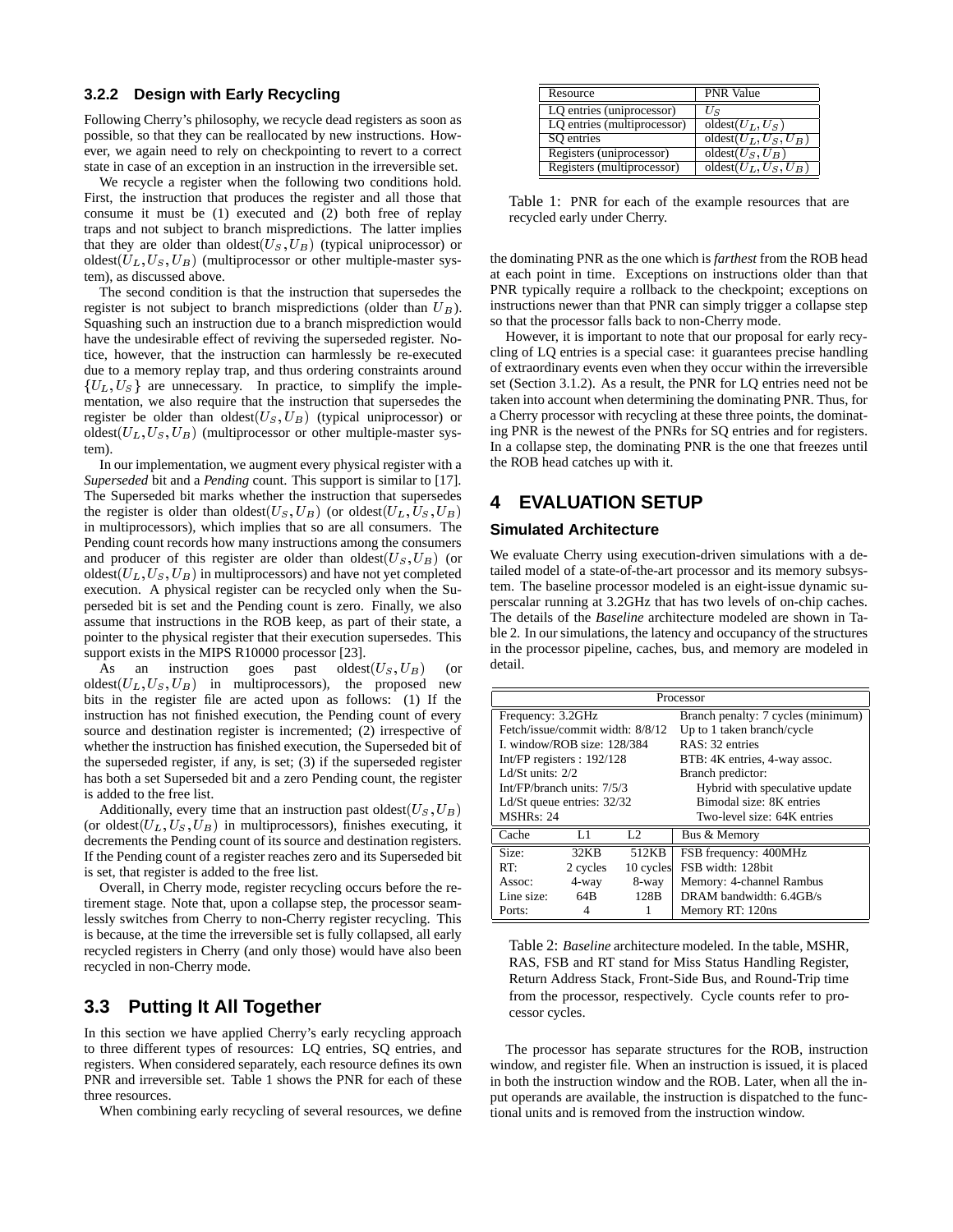In our simulations, we break down the execution time based on the reason why, for each issue slot in each cycle, the opportunity to insert a useful instruction into the instruction window is missed (or not). If, for a particular issue slot, an instruction is inserted into the instruction window, and that instruction eventually graduates, that slot is counted as busy. If, instead, an instruction is available but is not inserted in the instruction window because a necessary resource is unavailable, the missed opportunity is attributed to such a resource. Example of such resources are load queue entry, store queue entry, register, or instruction window entry. Finally, instructions from mispredicted paths and other overheads are accounted for separately.

We also simulate four enhanced configurations of the *Baseline* architecture: *Base2*, *Base3*, *Base4*, and *Limit*. Going from *Baseline* to *Base2*, we simply add 32 load queue entries, 32 store queue entries, 32 integer registers, and 32 FP registers. The same occurs as we go from *Base2* to *Base3*, and from *Base3* to *Base4*. *Limit* has an unlimited number of load/store queue entries and integer/FP registers.

#### **Cherry Architecture**

We simulate the *Baseline* processor with Cherry support (*Cherry*). We estimate the cost of checkpointing the architectural registers to be 8 cycles. Moreover, we use simulations to derive an average overhead of 52 cycles for a collapse step. Consequently,  $c_k$  becomes 60 cycles. If we set the duration of an overhead-free Cherry cycle  $(T_c)$ to  $5\mu s$ , the  $c_k$  overhead becomes negligible. Under these conditions, equation 4 yields a total relative overhead  $(T_o/T_c)$  of at most one percent, if the separation between exceptions  $(T_e)$  is 448 $\mu$ s or more. Note that, in equation 4, we use an average overhead-free Cherry speedup  $(s)$  of 1.06. This number is what we obtain for SPECint applications in Section 5. In our evaluation, however, we do not model exceptions. Neglecting them does not introduce significant inaccuracy, given that we simulate applications in steady state, where page faults are infrequent.

#### **Applications**

We evaluate Cherry using most of the applications of the SPEC CPU2000 suite [5]. The first column of Table 3 in Section 5.1 lists these. Some applications from the suite are missing; this is due to limitations in our simulation infrastructure. For these applications, it is generally too time-consuming to simulate the reference input set to completion. Consequently, in all applications, we skip the initialization, and then simulate 750 million instructions. If we cannot identify the initialization code, we skip the first 500 million instructions before collecting statistics. The applications are compiled with -O2 using the native SGI MIPSPro compiler.

### **5 EVALUATION**

#### **5.1 Overall Performance**

Figures 5 and 6 show the speedups obtained by the Cherry, Base2, Base3, Base4, and Limit configurations over the Baseline system. The figures correspond to the SPECint and SPECfp applications, respectively, that we study. For each application, we show two bars. The leftmost one  $(R)$  uses the realistic branch prediction scheme of Table 2. The rightmost one (*P*) uses perfect branch prediction for both the advanced and Baseline systems. Note that, even is this case, Cherry uses  $U_B$ .

The figures show that Cherry yields speedups across most of the applications. The speedups are more modest in SPECint applications, where Cherry's average performance is between that of Base2 and Base3. For SPECfp applications, the speedups are higher. In this case, the average performance of Cherry is close to that of Base4 and Limit. Overall, with the realistic branch prediction, the average speedup of Cherry on SPECint and SPECfp applications is 1.06 and 1.26, respectively.

If we compare the bars with realistic and perfect branch prediction, we see that some SPECint applications experience significantly higher speedups when branch prediction is perfect. This is the case for both Cherry and enhanced non-Cherry configurations. The reason is that an increase in available resources through early recycling (Cherry) or by simply adding more resources (Base2 to Base4 and Limit) increases performance when these resources are *successfully* re-utilized by instructions that would otherwise wait. Thus, if branch prediction is poor, most of these extra resources are in fact wasted by speculative instructions whose execution is ultimately moot. In perlbmk, for example, the higher speedups attained when all configurations (including Baseline) operate with perfect branch prediction is due to better resource utilization. On the other hand, SPECfp applications are largely insensitive to this effect, since branch prediction is already very successful in the realistic setup.

In general, the gains of Cherry come from recycling resources. To understand the degree of recycling, Table 3 characterizes the irreversible set and other related Cherry parameters. The data corresponds to realistic branch prediction. Specifically, the second column shows the average fraction of ROB entries that are used. The next three columns show the size of the irreversible set, given as a fraction of the used ROB. Recall that the irreversible set is the distance between the PNR and the ROB head (Figure 1). Since the irreversible set depends on the resource being recycled, we give separate numbers for register, LQ entry, and SQ entry recycling. As indicated in Section 3.3, the PNR in uniprocessors is oldest( $U_S, U_B$ ) for registers,  $U_S$  for LQ entries, and oldest $(U_L, U_S, U_B)$  for SQ entries. Finally, the last column shows the average duration of the collapse step. Recall from Section 3.3 that it involves identifying the newest of the PNR for registers and for SQ entries, and freezing it until the ROB head catches up with it.

|                | Apps           | <b>Used</b><br>Irreversible Set<br>(% of Used ROB)<br>ROB |      |      |      | Collapse<br>Step |
|----------------|----------------|-----------------------------------------------------------|------|------|------|------------------|
|                |                | (% )                                                      | Reg  | LO   | SQ   | (Cycles)         |
| <b>SPECint</b> | bzip2          | 29.9                                                      | 24.3 | 55.8 | 19.5 | 292.3            |
|                | crafty         | 28.8                                                      | 33.4 | 97.6 | 28.6 | 41.9             |
|                | gcc            | 19.1                                                      | 19.0 | 82.3 | 17.8 | 66.9             |
|                | gzip           | 28.5                                                      | 65.5 | 81.7 | 8.5  | 47.1             |
|                | mcf            | 30.1                                                      | 14.6 | 37.7 | 13.8 | 695.6            |
|                | parser         | 30.7                                                      | 26.1 | 80.7 | 21.8 | 109.2            |
|                | perlbmk        | 12.2                                                      | 24.6 | 89.9 | 20.5 | 23.3             |
|                | vortex         | 39.3                                                      | 26.3 | 87.1 | 24.9 | 64.4             |
|                | vpr            | 32.9                                                      | 25.2 | 83.6 | 21.5 | 165.1            |
|                | <b>Average</b> | 27.9                                                      | 28.7 | 77.4 | 19.7 | 167.3            |
| SPECfp         | applu          | 62.2                                                      | 61.6 | 62.4 | 60.7 | 411.5            |
|                | apsi           | 76.8                                                      | 82.3 | 83.1 | 81.6 | 921.1            |
|                | art            | 88.0                                                      | 54.3 | 62.6 | 29.2 | 1247.3           |
|                | equake         | 41.6                                                      | 61.6 | 69.1 | 57.3 | 135.2            |
|                | mesa           | 29.8                                                      | 35.1 | 44.6 | 34.6 | 33.7             |
|                | mgrid          | 65.1                                                      | 91.5 | 93.5 | 91.3 | 335.9            |
|                | swim           | 59.4                                                      | 64.8 | 65.4 | 64.7 | 949.1            |
|                | wupwise        | 71.9                                                      | 90.3 | 71.2 | 87.9 | 190.7            |
|                | <b>Average</b> | 61.9                                                      | 67.7 | 78.3 | 63.4 | 528.1            |

Table 3: Characterizing the irreversible set and other related Cherry parameters.

Consider the SPECint applications first. The irreversible set for the LQ entries is very large. Its average size is about 77% of the used ROB. This shows that  $U<sub>S</sub>$  moves far ahead of the ROB head. On the other hand, the irreversible set for the registers is much smaller. Its average size is about 29% of the used ROB. This means that oldest( $U_S, U_B$ ) is not far from the ROB head. Consequently,  $U_B$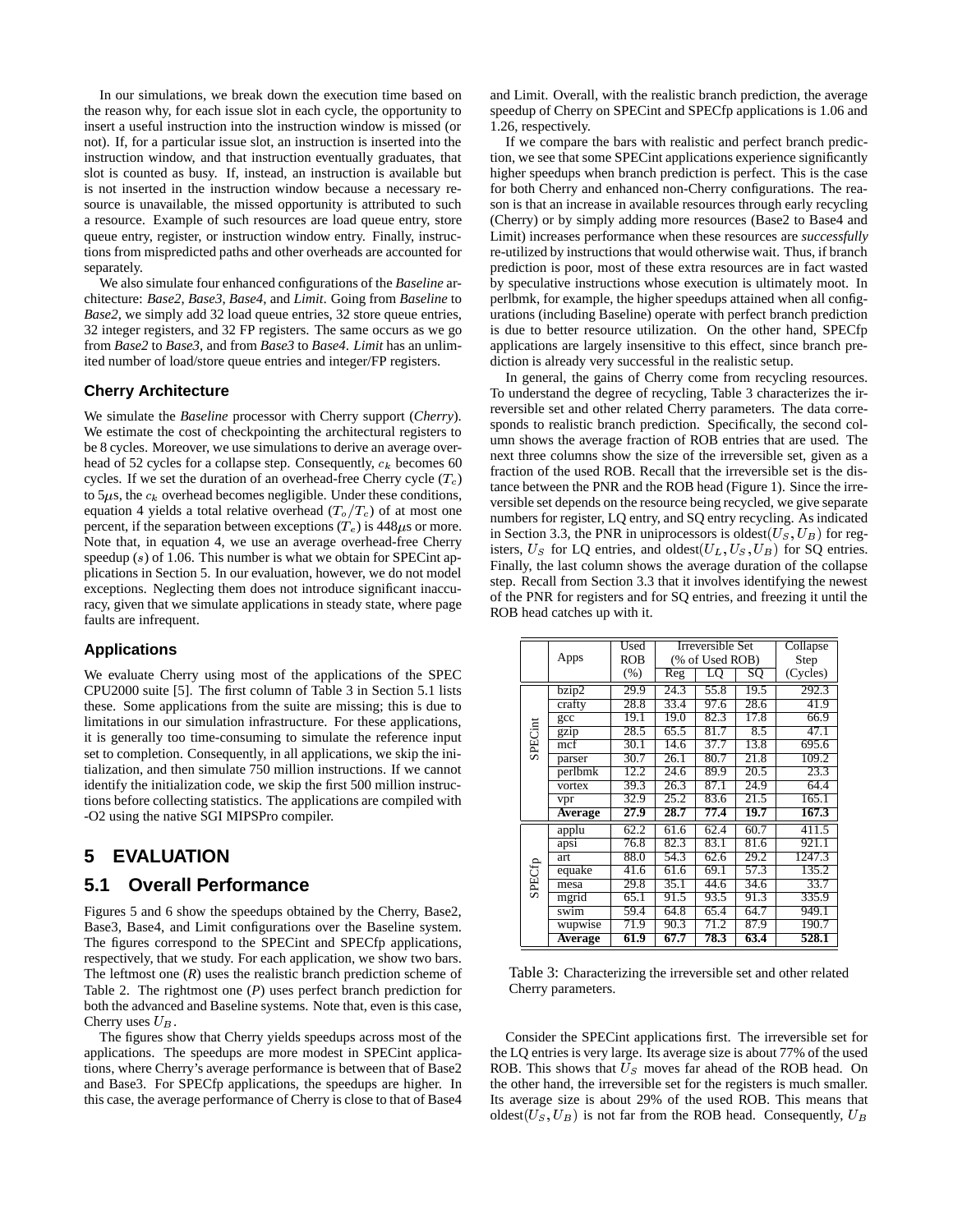

Figure 5: Speedups delivered by the Cherry, Base2, Base3, Base4, and Limit configurations over the Baseline system, for the SPECint applications that we study. For each application, the R and P bars correspond to realistic and perfect branch prediction, respectively.



Figure 6: Speedups delivered by the Cherry, Base2, Base3, Base4, and Limit configurations over the Baseline system, for the SPECfp applications that we study. For each application, the R and P bars correspond to realistic and perfect branch prediction, respectively.

is the pointer that keeps the PNR from advancing. In these applications, branch conditions often depend on long-latency instructions and, as a result, they remain unresolved for a while. Finally, the irreversible set for the SQ entries is even smaller. Its average size is about 20%. In this case, PNR is given by oldest( $U_L, U_S, U_B$ ) and it shows that  $U_L$  further slows down the move of the PNR. In these applications, load addresses often depend on long-latency instructions too.

In contrast, SPECfp applications have fewer conditional branches and they are resolved faster. Furthermore, load addresses follow a more regular pattern and are also resolved earlier. As a consequence, the PNRs for register and SQ entries move far ahead of the ROB head. The result is that Cherry delivers a much higher speedup for SPECfp applications (Figure 6) that for SPECint (Figure 5).

We note that the larger irreversible sets for the SPECfp applications imply a higher cost for the collapse step. Specifically, the average collapse step goes from 167 to 528 cycles as we go from SPECint to SPECfp applications. A long collapse step increases the term  $c_k$  in Equation 4, which forces  $T_c$  to be longer.

## **5.2 Contribution of Resources**

Figures 7 and 8 show the contribution of different components to the execution time of the SPECint and SPECfp applications, respectively. Each application shows the execution time for three configurations, namely Baseline, Cherry, and Limit. The execution times are normalized to Baseline. The bars are broken down into busy time (*Busy*) and different types of processor stalls due to: lack of physical registers (*Regs*), lack of SQ entries (*SQ*), lack of load queue entries (*LQ*). A final category (*Other*) includes other losses, including those due to branch mispredictions or lack of entries in the instruction window. Section 4 discussed how we obtain these categories.

The Baseline bars show that of the three potential bottlenecks targeted in this paper, the LQ is by far the most serious one. Lack of LQ entries causes a large stall in SPECint and, especially, SPECfp applications.

Our proposal of early recycling of LQ entries is effective in both the SPECint and SPECfp applications. Our optimization reduces most of the LQ stall. It unleashes extra ILP, which in turn puts more pressure on the SQ, register file, and other resources. Even though Cherry does recycle some SQ entries and physical registers, the net effect of our oprimizations is an increased level of saturation on these two resources for both SPECint and SPECfp applications.

One reason why Cherry is not as effective in recycling SQ entries and registers is that their PNRs are constrained by more conditions. Indeed, the PNR for registers is oldest( $U_S, U_B$ ), while the one for SQ entries is oldest $(U_L, U_S, U_B)$ . In particular,  $U_B$  limits the impact of Cherry noticeably.

Overall, to enhance the impact of Cherry, we can improve in two different ways. First, we can design techniques to advance the PNR for SQ entries and registers more aggressively. However, this may increase the risk of a rollback. Second, recycling within the current irreversible set can be done more aggressively. This adds complexity, and may also increase the risk of rollbacks.

### **5.3 Resource Utilization**

To gain a better insight into the performance results of Cherry, we measure the usage of each of the targeted resources. Figure 9 shows cumulative distributions of usage for each of the resources. From top to bottom, the charts refer to LQ entries, SQ entries, integer registers, and floating-point registers. In each chart, the horizontal axis is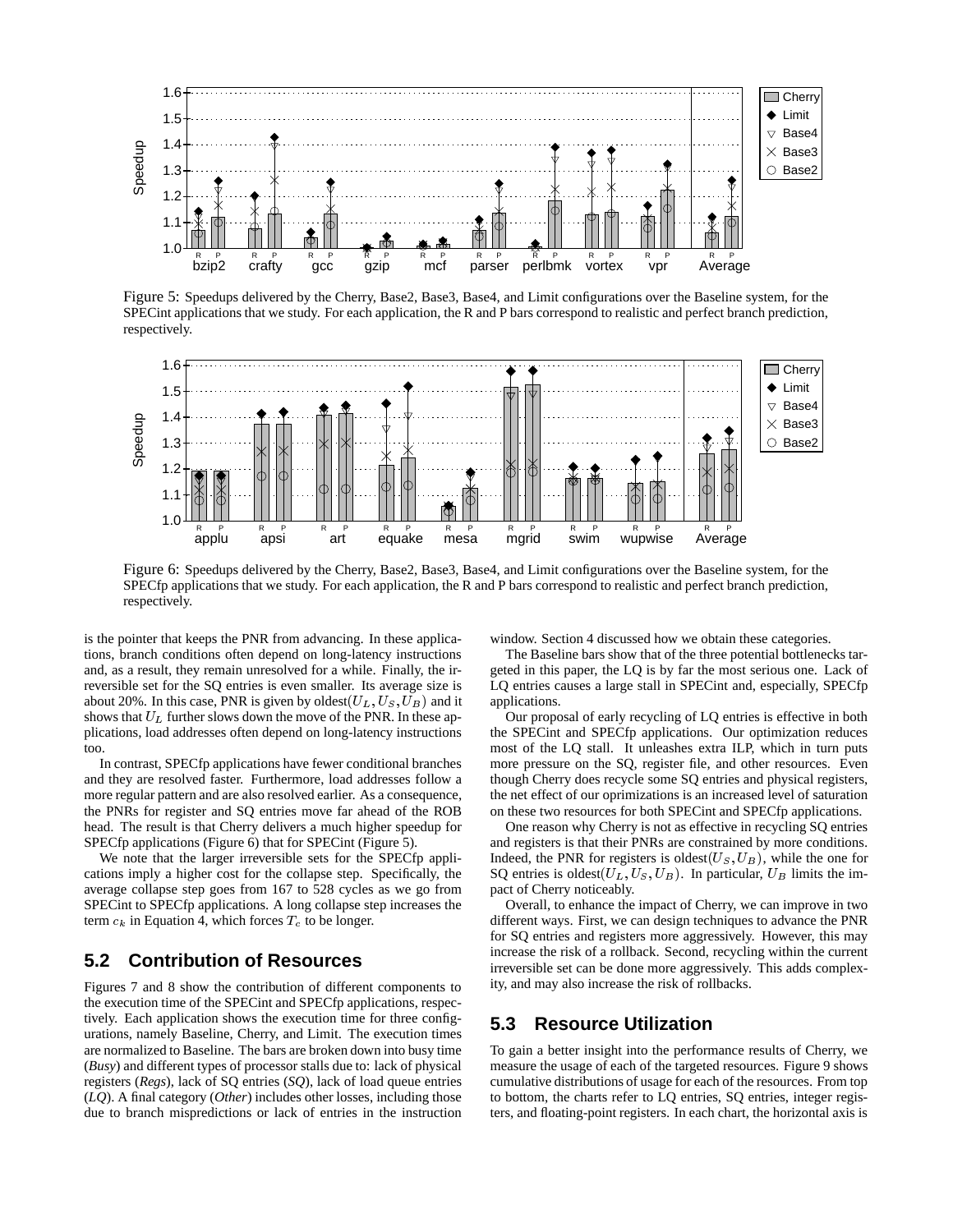

Figure 7: Breakdown of the execution time of the SPECint applications for the Baseline (B), Cherry (C), and Limit (L) configurations.



Figure 8: Breakdown of the execution time of the SPECfp applications for the Baseline (B), Cherry (C), and Limit (L) configurations.

the cumulative percentage of time that a resource is allocated below the level shown in the vertical axis. Each chart shows the distribution for the Baseline, Limit, and two Cherry configurations. The latter correspond to the *real* number of allocated entries (*CherryR*) and the *effective* number of allocated entries (*CherryE*). The effective entries include both the entries that are actually occupied and those that would have been occupied had they not been recycled. The difference between CherryE and CherryR shows how effective Cherry is in recycling a given resource. Finally, the area under each curve is proportional to the average usage of a resource.

The top row of Figure 9 shows that LQ entry recycling is very effective. Under Baseline, the LQ is full about 45% and 65% of the time in SPECint and SPECfp applications, respectively. With Cherry, in more than half of the time, all the LQ entries are recycled. We see that the LQ is almost full less than 15% of the time. Moreover, the effective number of LQ entries is significantly larger than the actual size of the LQ.

The second row of Figure 9 shows that, as expected, the recycling of SQ entries is less effective. In SPECint applications, the effective size of the SQ under Cherry surpasses the actual size of that resource significantly in only 6% of the time. However, the potential demand for SQ entries (in the Limit configuration) is much larger. The situation in SPECfp applications is slightly different. The SQ entries are recycled somewhat more effectively.

The last two rows of Figure 9 show the usage of integer (third row) and floating-point (bottom row) registers. In the SPECint applications, the recycling of registers is not very effective. The reason for this is the same as for SQ entries: the PNR is unable to sufficiently advance to permit effective recycling. In contrast, the PNR advances quite effectively in SPECfp applications. The resulting degree of register recycling is very good. Indeed, the effective number of integer registers approaches the potential demand. The potential demand for floating-point registers is larger and is difficult to meet. However, the effective number of floating-point registers in Cherry is larger than the actual size of the register file 50% of the time. In particular, it is more than twice the actual size of the register file 15% of the time.

# **6 COMBINING CHERRY AND SPECULATIVE MULTITHREADING**

### **6.1 Similarities and Differences**

Speculative multithreading (SM) is a technique where several tasks are extracted from a sequential code and executed speculatively in parallel [4, 9, 14, 19, 20]. Value updates by speculative threads are buffered, typically in caches. If a cross-thread dependence violation is detected, updates are discarded and the speculative thread is rolled back to a safe state. The existence of at least one safe thread at all times guarantees forward progress. As safe threads finish execution, they propagate their nonspeculative status to successor threads.

Cherry and SM are complementary techniques: while Cherry uses potentially unsafe resource recycling to enhance instruction overlap *within* a thread, SM uses potentially unsafe parallel execution to enhance instruction overlap *across* threads. Furthermore, Cherry and SM share much of their hardware requirements. Consequently, combining these two schemes becomes an interesting option.

Cherry and SM share two important primitives. The first one is support to checkpoint the processor's architectural state before entering unsafe execution, and to roll back to it if the program state becomes inconsistent. The second primitive consists of support to buffer unsafe memory state in the caches, and either merge it with the memory state when validated, or invalidate it if proven corrupted.

Naturally, both SM and Cherry have additional requirements of their own. SM often tags cached data and accesses with a thread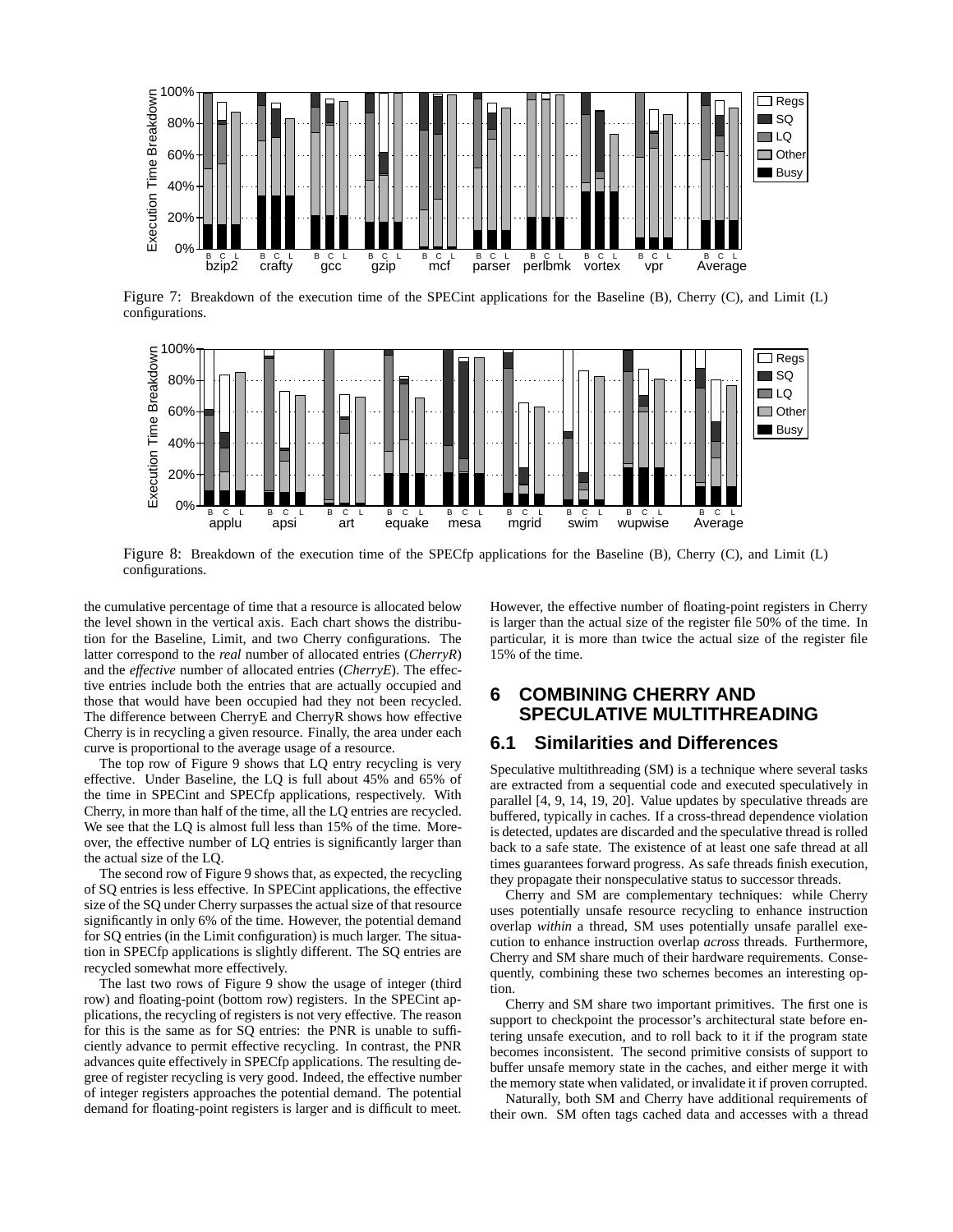

Figure 9: Cumulative distribution of resource usage in SPECint (left) and SPECfp (right) applications. The horizontal axis is the cumulative percentage of time that a resource is used below the level shown in the vertical axis. The resources are, from top to bottom: LQ entries, SQ entries, integer physical registers, and floating-point physical registers.

ID, which identifies the owner or originator thread. Furthermore, SM needs hardware or software to check for cross-thread dependence violations. On the other hand, Cherry needs support to recycle load/store queue entries and registers, and to maintain the PNR pointer.

### **6.2 Combined Scheme**

In a processor that supports both SM and Cherry execution, we propose to exploit both schemes by enabling/disabling speculative execution and Cherry mode in lockstep. Specifically, as a thread becomes speculative, it also enters Cherry mode, and when it successfully completes the speculative section, it also completes the Cherry cycle. Moreover, if speculation is aborted, so is the Cherry cycle, and vice versa. We now show that this approach has the advantage of reusing hardware support.

Enabling and disabling the two schemes in lockstep reuses the checkpoint and the cache support. Indeed, a single checkpoint is required when the thread enters both speculative execution and Cherry mode at once. As for cache support, SM typically tags each cache line with a Read and Write bit which, roughly speaking, are set when the speculative thread reads or writes the line, respectively. On the other hand, Cherry tags cache lines with the Volatile bit, which is set when the thread writes the line. Consequently, the Write and Volatile bits can be combined into one.

With such support, when the thread is speculative, any write sets the Write/Volatile bit. When the thread becomes nonspeculative, all Read bits in the cache are gang-cleared. Then, the processor exits Cherry mode and also gang-clears all Write/Volatile bits.

Special consideration has to be given to cache overflow situations. Under SM alone, the speculative thread stalls when the cache is about to overflow. Under Cherry mode alone, an interrupt informs the processor when the number of Volatile lines in the victim cache exceeds a certain threshold. This advance notice allows the processor to return to non-Cherry mode immediately without overflowing the cache. When we combine both SM and Cherry mode, we stall the processor as soon as the advance notice is received. When the thread later becomes nonspeculative, the thread can resume and immediately return to non-Cherry. Thanks to stalling when the advance notice was received, there is still some room in the cache for the thread to complete the Cherry cycle and not overflow. This strategy is likely to avoid an expensive rollback to the checkpoint.

Another consideration related to the previous one is the treatment of the advance warning interrupt when combining Cherry and SM. Note that the advance notice interrupt in Cherry requires no special handling. Indeed, *any* interrupt triggers the ending of the current Cherry—the advance warning interrupt is special only in that it is signaled when the cache is nearly full. However, when Cherry and SM are combined, the advance warning interrupt has to be recognized as such, so that the stall can be performed before the processor's interrupt handling logic can react to it. This differs from the way other interrupts are handled in SM, where interrupts are typically handled by squashing the speculative thread and responding to the interrupt immediately.

# **7 RELATED WORK**

Our work combines register checkpointing and reorder buffer (ROB) to allow precise exceptions, fast handling of frequent instruction replay events, and recycling of load and store queue entries and registers. Previous related work can be divided into the following four categories.

The first category includes work on precise exception handling. Hwu and Patt [7] use checkpointing to support precise exceptions in out-of-order processors. On an exception, the processor rolls back to the checkpoint, and then executes code *in order* until the excepting instruction is met. Smith and Pleszkun [18] discuss several methods to support precise exceptions. The Reorder Buffer (ROB) and the History Buffer are presented, among other techniques.

The second category includes work related to register recycling. Moudgill et al. [17] discuss performing early register recycling in out-of-order processors that support precise exceptions. However, the implementation of precise exceptions in [17] relies on either checkpoint/rollback for every replay event, or a history buffer that restricts register recycling to only the instruction at the head of that buffer. In contrast, Cherry combines the ROB and checkpointing, allowing register recycling and, at the same time, quick recovery from frequent replay events using the ROB, and precise exception handling using checkpointing. Wallace and Bagherzadeh [22], and later Monreal et al. [16] delay allocation of physical registers to the execution stage. This is complementary to our work, and can be combined with it to achieve even better resource utilization. Lozano and Gao [12], Martin et al. [15], and Lo et al. [11] use the compiler to analyze the code and pass on dead register information to the hardware, in order to deallocate physical registers. The latter approaches require instruction set support: special symbolic registers [12], register kill instructions [11, 15], or cloned versions of opcodes that implicitly kill registers [11]. Our approach does not require changes in the instruction set or compiler support; thus, it works with legacy application binaries.